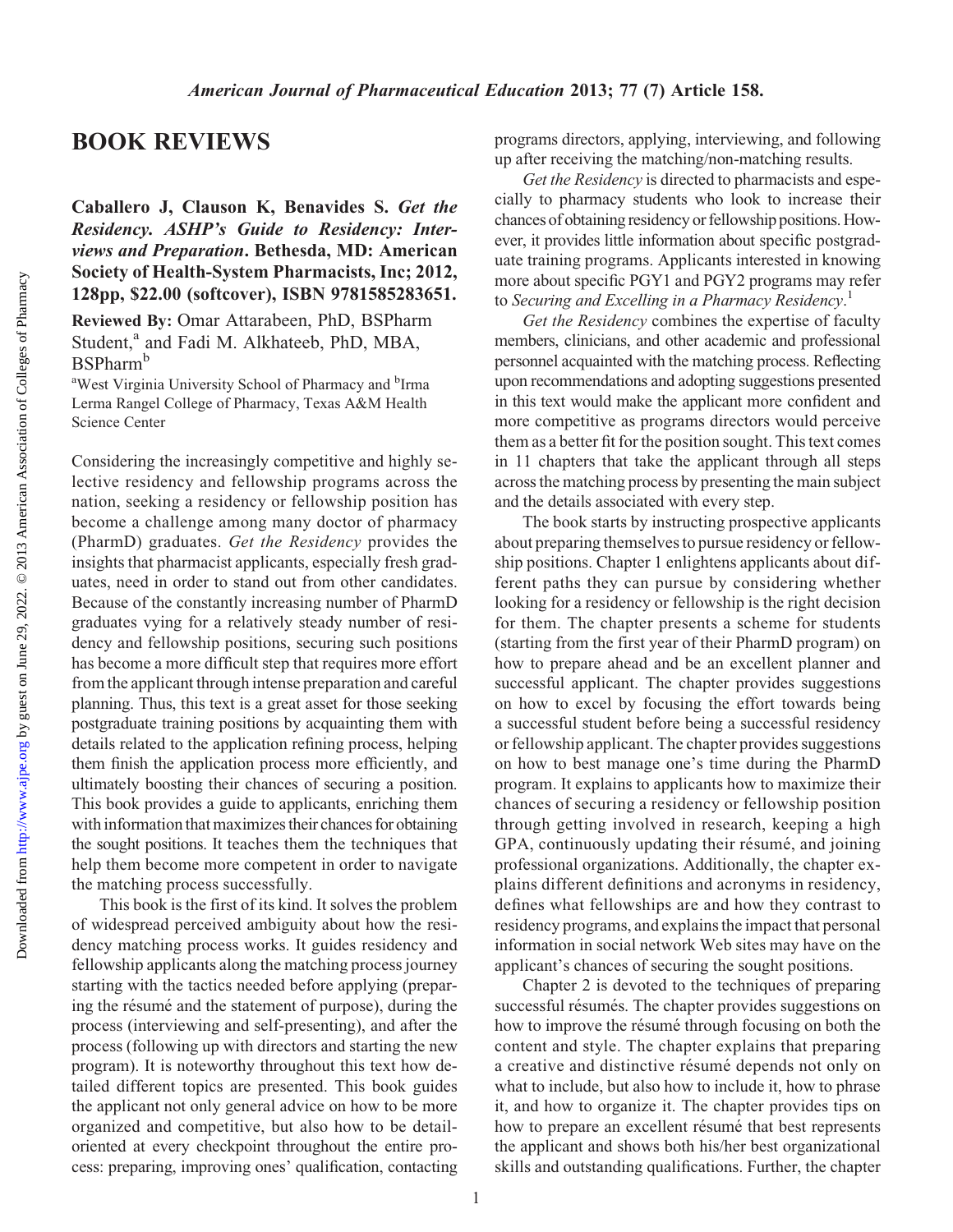provides many suggestions on how to compose a successful personal statement. It specifies what themes to write about, what information to include and what to exclude, and how to create a balanced personal statement that neither underestimates the applicant, nor exaggerate his/her qualifications.

Chapter 3 discusses the ways potential applicants should display themselves to residency or fellowship directors, which is most commonly via e-mail communication. The chapter provides suggestions on when and how to contact program directors and what to expect when communicating with them. The chapter provides examples of what to include in e-mails sent to them, how to respond to their replies, and what to do when there is no response back from them. The chapter narrates several scenarios to directors' responses to e-mails, and provides suggestions to potential applicants on how they should respond back and follow-up with them.

Chapter 4 investigates the opportunities that residency and fellowship potential applicants can get through attending the American Society of Health-System Pharmacists Midyear Clinical Meeting. The chapter explains how such occasions can make a suitable venue for applicants to meet with programs directors, exchange information with them, and get insight and answers on different residency and fellowship programs. The chapter provides several tips and many details on how to successfully present oneself during and after the Residency Showcase and the Personal Placement Services. Finally, the chapter helps the reader recognize further steps to be done after finishing the Midyear Clinical Meeting such as followingup with directors and identifying which programs, locations, and curriculums are best for every applicant based on personal preferences.

Chapter 5 takes the reader one step ahead towards the procedures of applying. It provides suggestions to applicants, especially students in their last year of school, on how to divide their time between studying and looking for residency or fellowship programs, how many programs to apply for, how to approach faculty members for recommendation letters, and how to plan ahead for prospective interviews. Advice is included on continuously updating the curriculum vitae and personal statement based on experienced gained from fourth-year practice experiences, communicating with preceptors and programs directors on postgraduate training programs, and gathering information about possible questions and best answers during interviewers.

Chapter 6 investigates matters related to the interview day. The chapter differentiates between group interviews and one-to-one interviews, between phone interviews and on-site interviews, and teaches the reader on what

to expect during the interviews and how to best behave in each type of them. The chapter gives advice and suggestions on how to excel during interviews in order to make an outstanding impression on the programs directors.

Chapter 7 addresses the period after interviewing and before matching. The chapter addresses how to follow up with directors and interviewers on issues addressed during the interview. Additionally, the chapter addresses the etiquettes of sending directors and interviewers a thank you note for their time, addressing questions to them afterward (eg, inquiring about the application status), and responding to and accommodating any new requests from them (eg, a second interview).

Chapter 8 talks about the matching process where applicants navigate the matching program Web site and make selections according to their preferences. The chapter explains the Web site matching procedure to the readers and acquaints them with steps they need to take for completing applications. The chapter provides suggestions on how to rank programs, how to submit the rank order, and what to expect when the match results are released. Finally, the chapter provides a quick description of how the matching process works, and consequently, advises applicants on what basis they should rank their preferences in order to maximize their chances of securing the programs they desire.

Chapter 9 discusses cases where applicants do not match in any of the selected programs. The chapter instructs applicant on steps they need to take in order to have another chance of acceptance in other programs through the "scramble" process. The chapter provides suggestions on what to do, when to do what, and who to contact if the first selection does not result in matching. The chapter even goes beyond that and instructs the applicant on options applicants may have if the scramble did not secure a position for them. It also provides suggestions for self-development and how to be more competitive in the future.

Chapter 10 investigates the other possibility of application results where the applicant succeeds in matching. The chapter explains what is necessary to be done during the period between matching and actually starting the new program. Additionally, the chapter teaches applicants, especially fresh graduates, on how to make the transition from the old program (PharmD) to the new one (residency or fellowship) and what responsibilities the applicants have to finish before starting the new program. Further, the chapter instructs the applicants to keep self-evaluating themselves, plan for the future, and set short- and long-term goals in order to have a clear view of their expectations and duties when starting the new program.

Chapter 11 briefly provides encouragement to those who do not match. It narrates examples of success stories